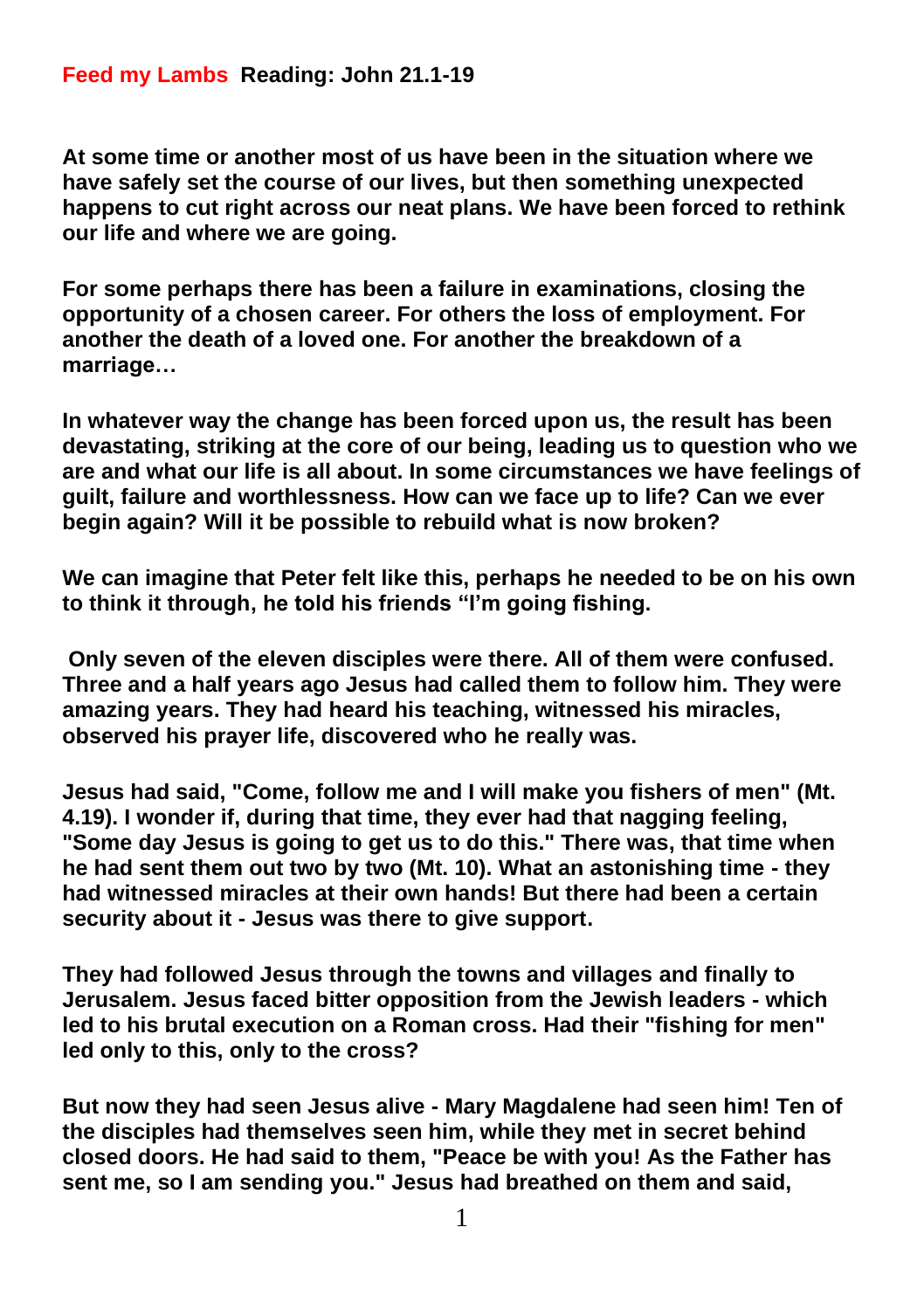**"Receive the Holy Spirit. If you forgive anyone his sins, they are forgiven; if you do not forgive them, they are not forgiven" (Jn 20.19-23).**

**But what did it all mean? In a sense they were re-evaluating, not only their convictions about who Jesus was and what he had come to do, but their whole lives. What had Jesus meant when he had called them to follow him? They had certainly followed him, had watched and listened, had learnt a great deal and then… they had failed the exam! Yet the risen Lord Jesus had now said, "As the Father has sent me, so I am sending you"! The risen Lord still had a claim over them, still had expectations for them!**

**For a professional like Peter to say "Who would like to go fishing?" meant something quite different from the same words on the lips of an amateur. He was on the brink of a decision - would this be a casual outing? or a return to his old lifestyle? His brother Andrew wasn't there and they had three nonprofessionals on board too. Perhaps Peter wanted to evaluate - what's it to be, fishing for men?**

**Amateur fishermen know that there are times of good catches and other times when the only bites are the mozzies!** 

**This time they hadn't caught a thing. What's the matter? Had Peter lost his touch? Had he lost the edge. Has following Jesus made him worse, not better off?** 

**Then as the sun begins to rise they see someone at the water's edge looking out towards them. Some jogger? we might have thought. It could have been anyone really. And his guidance to a large catch of fish - later they counted a hundred and fifty-three big fish.**

**When Jesus had called Peter to follow, he had said, "I will make you fishers of men." But now - what could Peter do? - even his old fishing skills seemed not so good any more! He really wanted to be with Jesus. But - whatever could he say to Jesus? and what might Jesus say to him?**

**Jesus didn't say to Peter, "I'm ashamed of you, Peter! Why didn't you stay by me, like you said? I'll never trust you again!" Nor did he say, "I told you so! I knew you wouldn't keep your promise!"** 

**Jesus says, "Simon, son of John, do you truly love me more than these?" Behind those words lie all of Peter's promises of loyalty. Matthew records Peter's words like this, "Even if all fall away on account of you, I never will" (26.33). And now it's as if Jesus is saying, "Remember what you said,**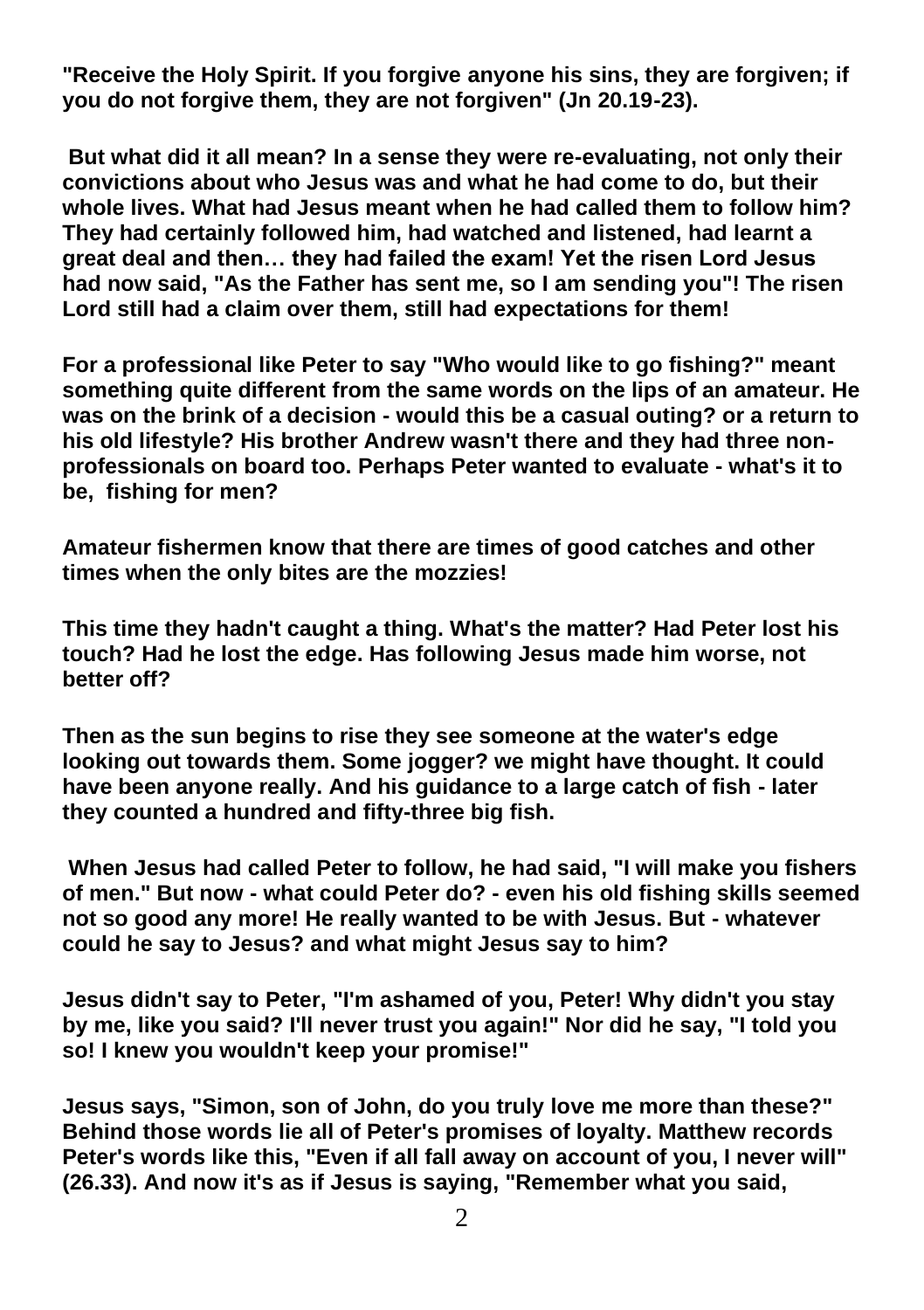**Peter? Is your love really greater than the others?" Peter insists, "Yes, Lord, you know that I love you."**

**There is a point of contrast in the Greek original that doesn't come over clearly into English. We use our word "love" to cover so many different things. It translates to at least three different Greek words - two of which are present in the passage. One of them,** *Agape***-love, is a strong word which speaks of commitment. The other,** *Philia-love***, which isn't as strong and refers to friendship. Let's separate them out a bit further as "love" and "friendship" so that we can catch the feel of this passage.**

**Jesus says to Peter, "Simon, do you love me more than the others?" Peter answers, "Yes, Lord, you know that I am friendly towards you." He doesn't use that strong word for "love" to describe his feelings towards the Lord.** 

**Then Jesus says, "Simon, do you love me?" and Peter replies, "Yes, Lord, you know that I am friendly towards you." Verse 17 - the third time Jesus says to him, "Simon son of John, are you friendly towards me?" Peter is hurt because on this third time Jesus asks, "Are you friendly towards me?"** 

**Peter is grief-stricken because the third question is different. Jesus has noticed. He understands that the old brashness is gone, Peter now can only claim friendship, not love. So Peter says, "Lord, you know all things; you know that I am friendly towards you."**

**Now comes the incredible part. Jesus could have said, "OK, Peter. So you have failed me. You sincerely wanted to love me with a commitment that you were even prepared to die for me. But you didn't make it. I can see that you are sorry, and I'm glad to have you as one of my friends. But - Peter! I'll never trust you again! The work still to be done is so important that it wouldn't be fair to you, to me or to anyone!"**

**But it wasn't like that at all!**

**Back in the upper room Luke records that, before Peter had made his great profession of allegiance, Jesus made this prediction, "Simon, Simon, I have prayed for you, Simon, that your faith may not fail. And when you have turned back, strengthen your brothers" (Lk.22.31,32).**

**And here we have Jesus talking to the same Simon Peter - after he has denied his Lord three times. Simon Peter who has genuine friendship towards Jesus but not yet the deep commitment of love.**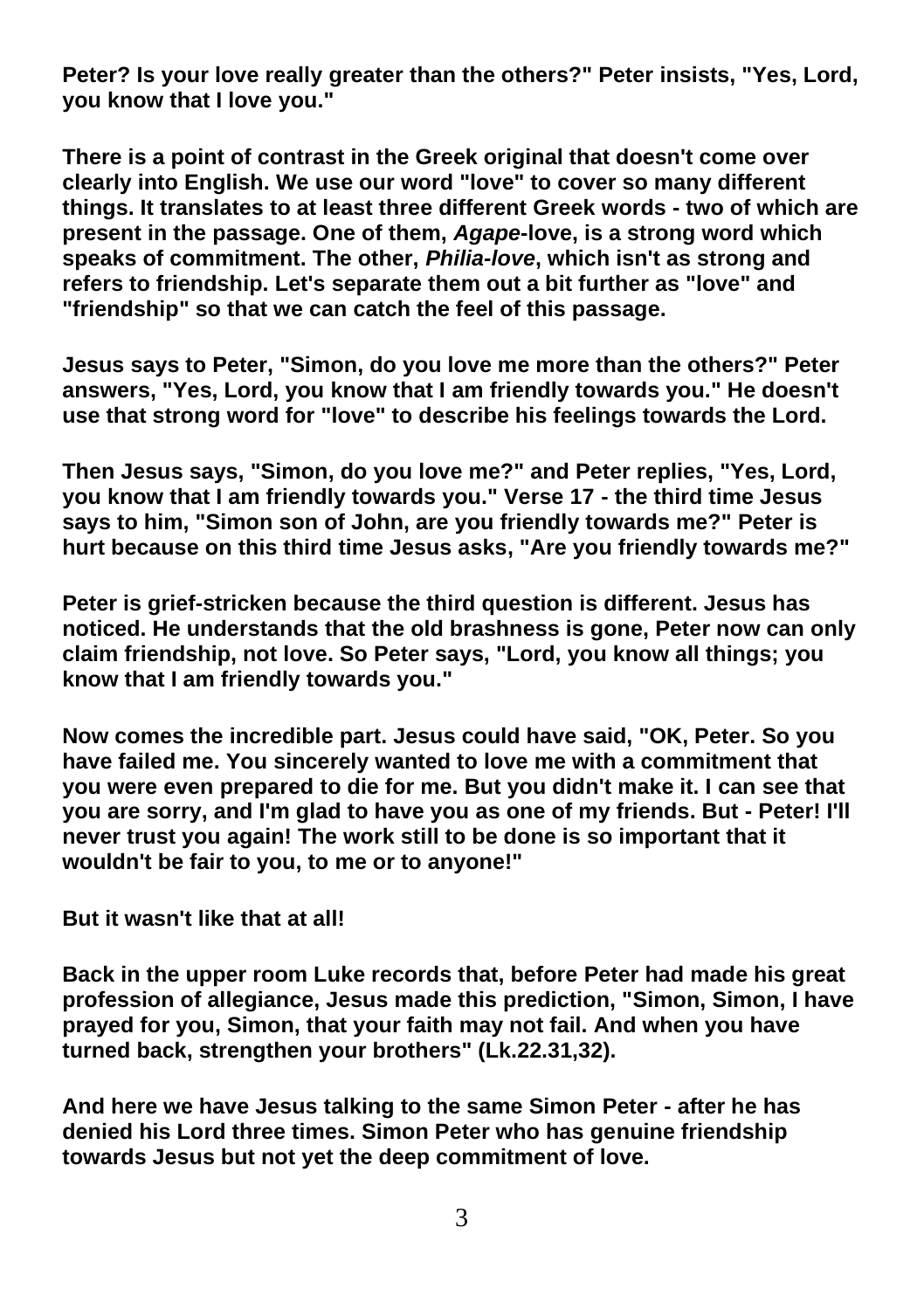**"Simon," Jesus is saying to him, "Feed my lambs!" Did you hear that? Feed my lambs! Simon, I called you long ago to leave those fishing nets because I have work for you to do - and I haven't given up on you! I still have work for you to do. Feed my lambs! Watch out for my little ones. They are precious to my heavenly Father - be sure to feed them!**

**"Take care of my sheep!" Remember, Simon, what I said about my sheep, the people who believe in me. I came so that they might have life and have it to the full (Jn 10.10). As the good shepherd I have laid down my life for them. "I have other sheep that are not of this sheep pen. I must bring them also..." (v.16). Simon, take care of my sheep, feed my sheep!**

**In the reading from John chapter 21, Simon is in despair following his denial of Jesus at the trial. But Jesus speaks to Simon as he always has, not blaming him or condemning him. No Jesus says to him, as my disciple, your task is to feed and take care of my sheep and lambs.** 

**In our reading from Acts chapter 9, Saul is confronted by Jesus who he is persecuting. He is blinded by the bright light and is led into the city of Damascus. After three days, Ananias, Jesus disciple, calls on the Holy Spirit, in Jesus name to remove Saul's blindness, Saul is cured, he is baptised and as a fervent follower of Jesus seeks out the sheep and the lambs and cares for them in Jesus name.**

**Both Saul and Simon followed Jesus instructions spreading the gospel, until their death at the hands of Jesus enemies.**

**Today our world our country, is in the grip of the terrible Coronavirus, the like of which we have never seen before. Many of us, following the government instructions are tied to our homes, self isolating. Many thousands of people have died, many people have lost their jobs and businesses, to control the spread of the virus.**

**So where do we stand, I think like Saul and Simon we too need to seek the guidance and support Jesus can bring to us.** 

**On Easter Sunday I was greatly encourage by the Happy Easter messages on WhatsApp from fellowship members. As we watch our news bulletins, we could so easily become depressed, but I have been encouraged by the care and support so many people are giving.**

**A motor cycle group of about twenty riders, delivering food and other essentials to those who need it. One woman on her own, providing urgent**